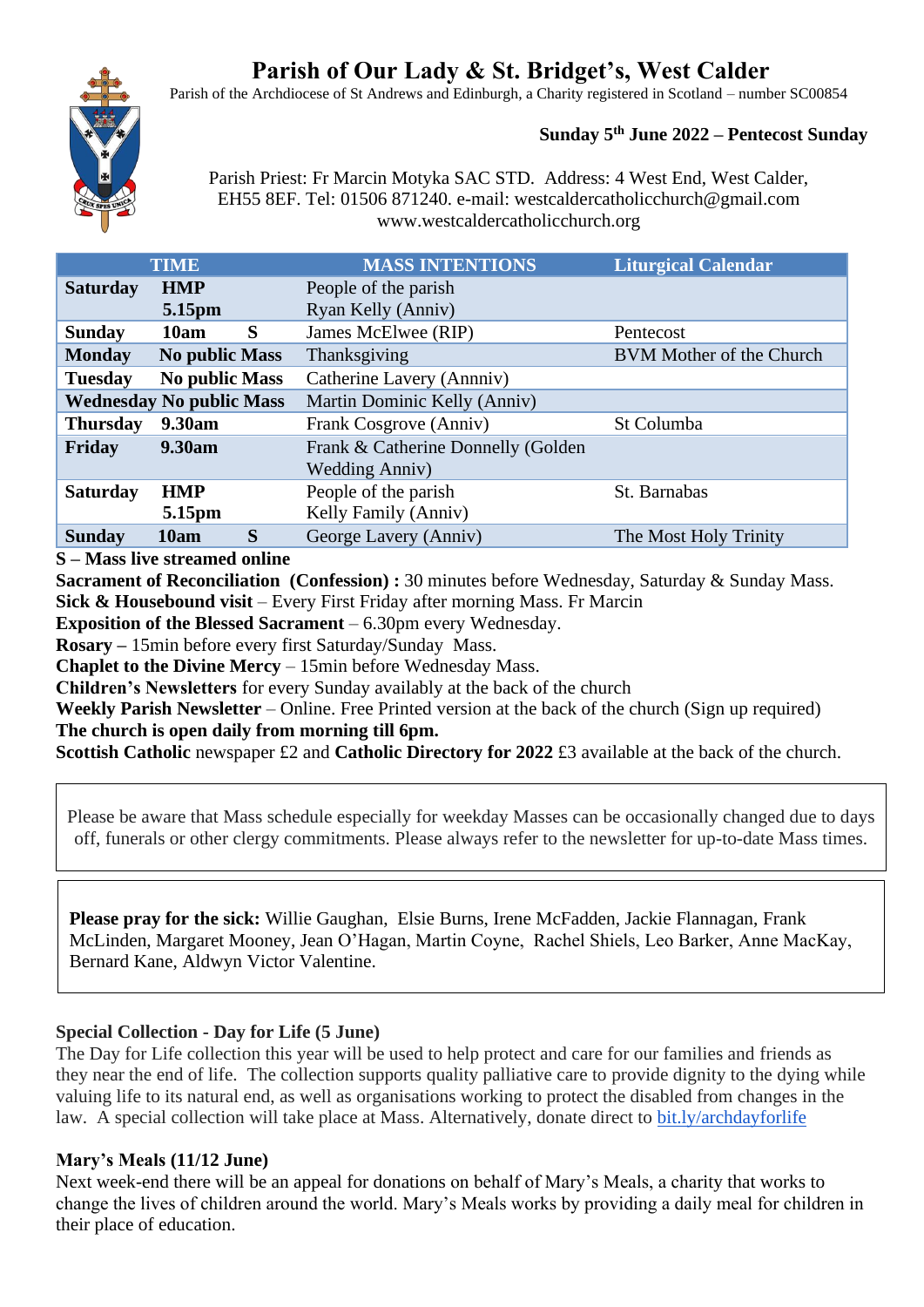**Parish Mass Books.** Order of Mass: p.6, Readings: p.284.

**Sanctuary lamp:** Ad Infinitam Dei Gloriam

# **Upcoming Events:**

13th June 9.30am - Rehearsal before Confirmation (Blackburn) + opportunity for Confession for children 15<sup>th</sup> June 7pm – Sacrament of Confirmation, at Our Lady RC, Blackburn.  $20<sup>th</sup>$  June 9.30am – Leavers Mass – St. Thomas' PS (West Calder Church) 23rd June 9.30am – Leavers Mass – St. Mary's PS ( St. Mary's PS School)

# **Bonus Ball winner –** No 18 Mrs Nan Gallagher

Last Sunday collection – £457.40 (+ approx. £269pw via Direct Debits, Internet and Card Payments) Second collection Communication Sunday £201.58.

**SCIAF wee boxes appeal 2022** - £1195.78. THANK YOU!

**Children's Liturgy is on Sunday 5th June** and that this will be the last one before the school holidays. The next one after the June date will be on the first Sunday in September. 4th September.

**There will be a Fairtrade stall 4th/5th June**. Every purchase helps the most vulnerable producers in areas most badly hit by both Covid and climate change.

**Alice Robertson 90th Birthday** - Alice would like to say a heartfelt thank you to everybody for all their thoughts, prayers, cards, flowers, gifts ,mass intentions etc on the occasion of her 90th birthday. She is extremely grateful and will remember all of you in her prayers.

# **Queen's Jubilee Celebration**

Archbishop Leo will celebrate a special Mass of Thanksgiving at midday on **Sunday 5 June** to mark the Platinum Jubilee of Her Majesty the Queen. This will be a lovely and joyful celebration and will finish with a champagne reception after the Mass. All welcome.

## **Corpus Christi Procession**

As part of the Eucharistic renewal in the Archdiocese this liturgical year you are invited to take part in a Corpus Christi procession, led by Archbishop Cushley, at St Francis Xavier's in Falkirk on **Sunday 19 June** at 3pm. Gather at the Bandstand in High Street before processing to St Francis Xavier's Parish (around 20 min walk). This is a major event for the Archdiocese and should be a beautiful and prayerful experience (as well as a chance to be a witness to the Eucharistic Christ in public).

## **Archdiocesan St Vincent de Paul Mass**

Renato Lima de Oliveira, International President General of the Society of St Vincent de Paul, will attend the annual Archdiocesan SSVP Mass at St Patrick's Church in The Cowgate, Edinburgh, at 7pm on **Friday 24 June**. A buffet will be served after Mass. All welcome.

## **Justice & Peace event**

An event titled *Caritas, Justice and Peace – a Synodal Way Forward* takes place on **Saturday 25 June, 10:00am-3:30pm** at Ss John Cantius & Nicholas, Main Street, Broxburn, EH52 5RJ. It's a chance for everyone who sees Caritas, Justice and Peace as integral to their Catholic faith to participate in shaping the agenda of the Archdiocesan Commission for Caritas, Justice & Peace over the next two years. All welcome. Details and registration at bit.ly/justiceand peace event

## **Family Afternoon**

A Family Afternoon at the Gillis Centre takes place on **Saturday 25 June, 2.00pm-5.00pm**. It will include separate sessions for adults and children focusing on *The Eucharist: Source of Family Love*, family prayer time in St Margaret's Chapel and family games. This event coincides with the 10th World Meeting of Families taking place in Rome. Details and registration at [bit.ly/ArchEventbrite](https://bit.ly/ArchEventbrite)